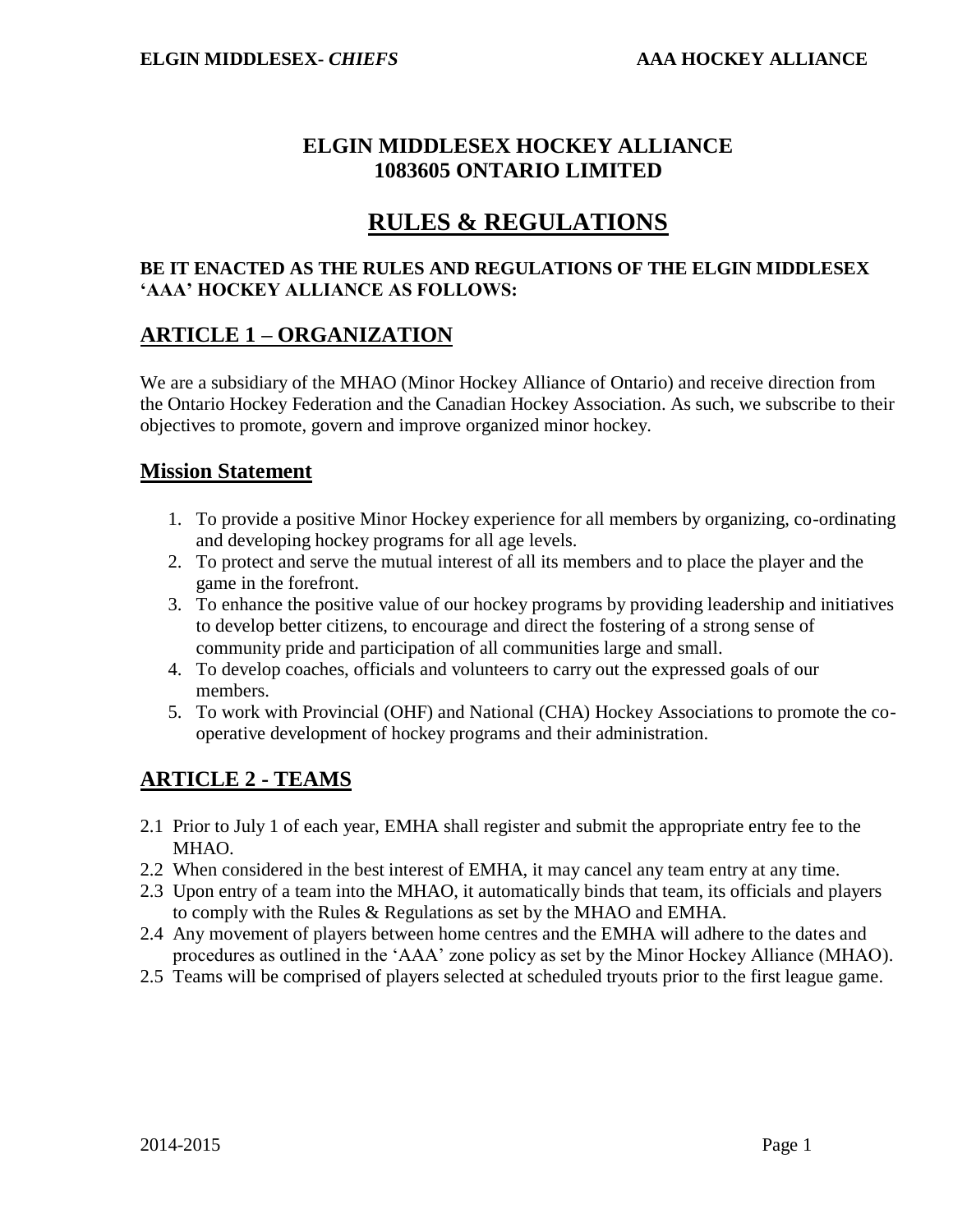## **ARTICLE 3 – AFFILIATION OF PLAYERS**

- 3.1 Home Centre players must adhere to the policy and procedure for affiliation as set by MHAO
- 3.2 The EMHA Board will set policy yearly to address affiliation. In all cases, the integrity of the EMHA will be foremost. Written approval from the Board is required before any home centre player can participate in any EMHA game as an affiliate.
- 3.3 Players must affiliate up to the first immediate division, unless given special permission in writing from the Board, by a two-thirds majority vote, to affiliate to a higher division.
- 3.4 No player from a team's roster is to be displaced to accommodate an affiliated player.
- 3.5 In the event of a game and/or a practice conflict, a player's commitment is to the team to which he is carded.
- 3.6 An affiliated player must maintain eligibility to their carded team, and only when their carded team is eliminated from playoffs, Alliance and league, may the AP player continue past the 5 game restrictions for the team to which they are affiliated.
- 3.7 An affiliated player must have paid and attended that season's tryouts or the full tryout fee is applicable and due payable to EMHA. Each affiliated player will pay \$10 for every practice they attend to the team and pay their share of any off ice and on ice instruction outside of regularly scheduled practices.

## **ARTICLE 4 – ICE TIME**

- 4.1 Each season the Ice Scheduler will contract the ice hours necessary to adequately provide for all teams.
- 4.2 EMHA will strive to allot a game and an adequate practice time for each team each week of the season. If for any reason, a team is not scheduled for a practice time in any particular week, EMHA will schedule a practice when appropriate time becomes available.
- 4.3 EMHA will strive to ensure that the younger age groups (Minor Atom, Atom and Minor Pee Wee) will practice/play at the earliest possible times during the week and on weekends.
- 4.4 No practice will start before 5 pm Monday to Friday and 10:00 am Saturday & Sunday unless there are extenuating circumstances which, at that time, would need board approval.

# **ARTICLE 5 – REGISTRATION**

- 5.1 Before a player may tryout for EMHA, a player must have an OHF Tryout Permission Form signed by their Home Centre. Any players imported from another zone or 'AAA' team must provide a Form 1 release signed by the President of that Association. A player previously registered with EMHA in his/her minor year are not required to obtain a new Form 1 for his/her major year unless the player attends his/her home centre tryouts.
- 5.2 Before participating in any EMHA tryouts, scheduled practice or game, a player must be registered with the EMHA, have completed an EMHA registration form signed by his/her parent(s)/guardian(s), have a signed OHF Tryout Permission Form and a Form 1 (if out-ofzone), residential move form with all supporting documentation and the appropriate fees paid.
- 5.3 The registration fee shall be set annually by the Board.
- 5.4 Registration will be set by the Executive on a yearly basis prior to the start of try-outs. Registration payment will be as follows: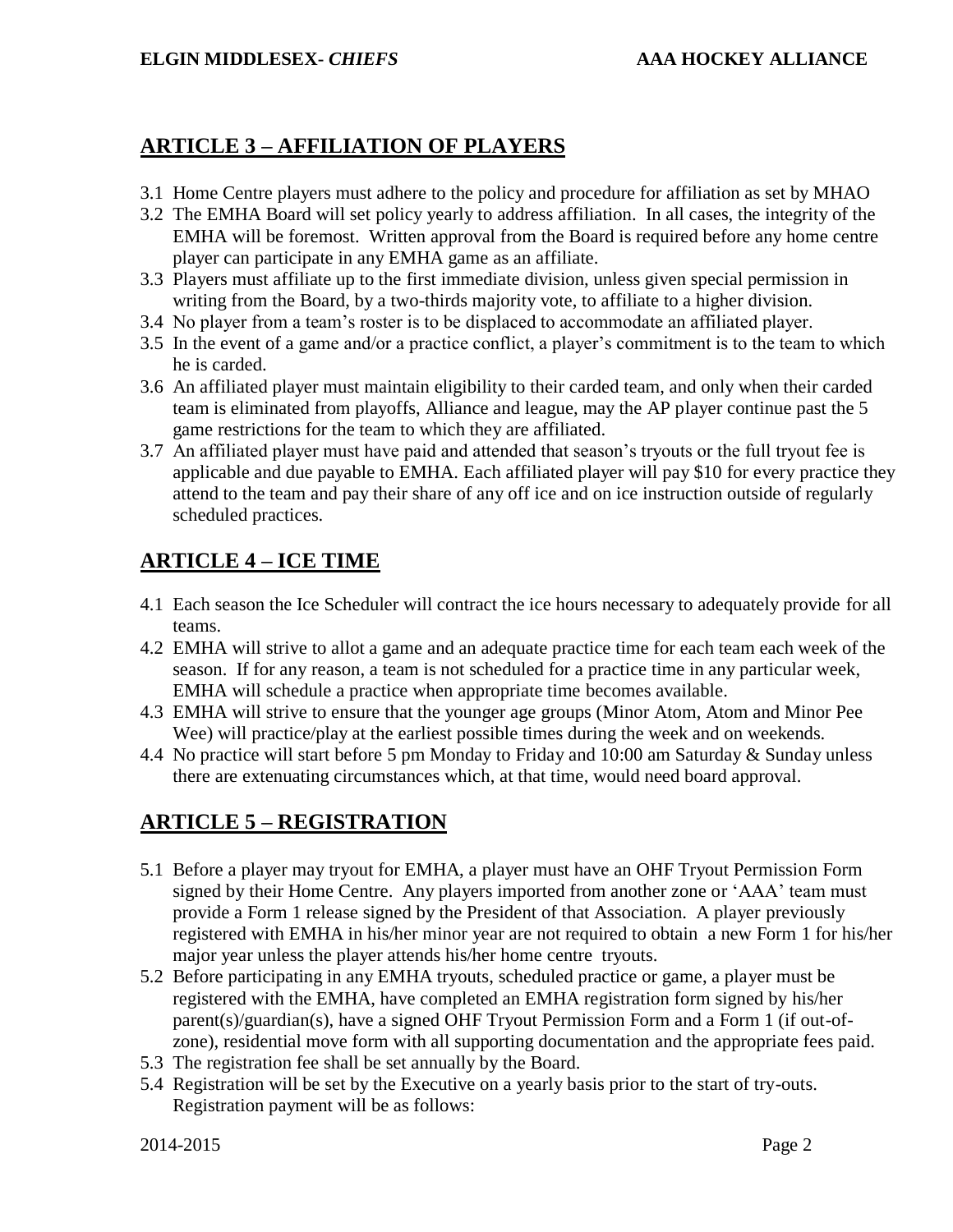- Three (3) payments due on the first day of September, October and November respectively.
- The payments shall be calculated by dividing the total registration by 3. If the resulting payment is not an increment of \$100, the first and second payments shall be rounded up to the nearest \$100. The third payment will be calculated as the remaining outstanding balance. (i.e. a \$2,000 registration would be divided into \$700, \$700, \$600 payments.)

Should a parent/guardian request an alternate payment schedule from the schedule outlined above, the Executive shall be presented with the schedule in a written form. The schedule will be accepted if 2/3 of the Executive vote in favour of acceptance. Requests for an alternate payment schedule should only be accepted in extreme cases where extenuating circumstances exist.

The executive reserves the right to require the first registration payment to be split between the EMHA general bank account and the EMHA lottery account in proportions it deems appropriate. The portion contributed to the lottery account will be equal to the value of any lottery tickets each player will receive if the board operates a lottery for fundraising purposes during the course of the year. The Executive's decision to operate a lottery or not will have no impact on the registration required by each player.

#### **Refunds:**

Any player leaving the EMHA prior to the finalization of the player roster shall be entitled to a refund based on the number of weeks the player participated in the EMHA program. The player's participation will be deemed to be finished once written documentation is provided to the board by the players parents/guardian. The Executive shall make the final decision regarding the refund amount. The Executive has the right to provide any refund it deems appropriate in the case of an injury where the player is unable to participate in EMHA activities for a portion of the season.

#### **Partial Registration**:

Any player entering the EMHA program as a result of another player leaving will be required to pay registration in the amount set by the Executive. Generally the amount will be pro-rated based on the number of weeks the player will play in the regular season. The payment terms of the partial registration will be dictated by the Executive.

- 5.5 **Outstanding Fees -** The parent/guardian of any player incurring a debt to his team or the EMHA will be notified by the treasurer that the outstanding fees shall be paid within seven (7) days of being notified. Should the fees remain outstanding after 7 days the player shall be immediately suspended from the team until such time as the fees are paid or the Executive makes a decision to reinstate the player.
- 5.6 Each team is responsible for the total registration fees for 17 players. Should more than 17 players be carded, the full registration of the additional player (s) will be divided as \$500.00 non-refundable to EMHA, balance to the team, except for the Midget Team, The Midget Team can keep the full registration of the additional player(s), upon Board approval, to support the Midget Program.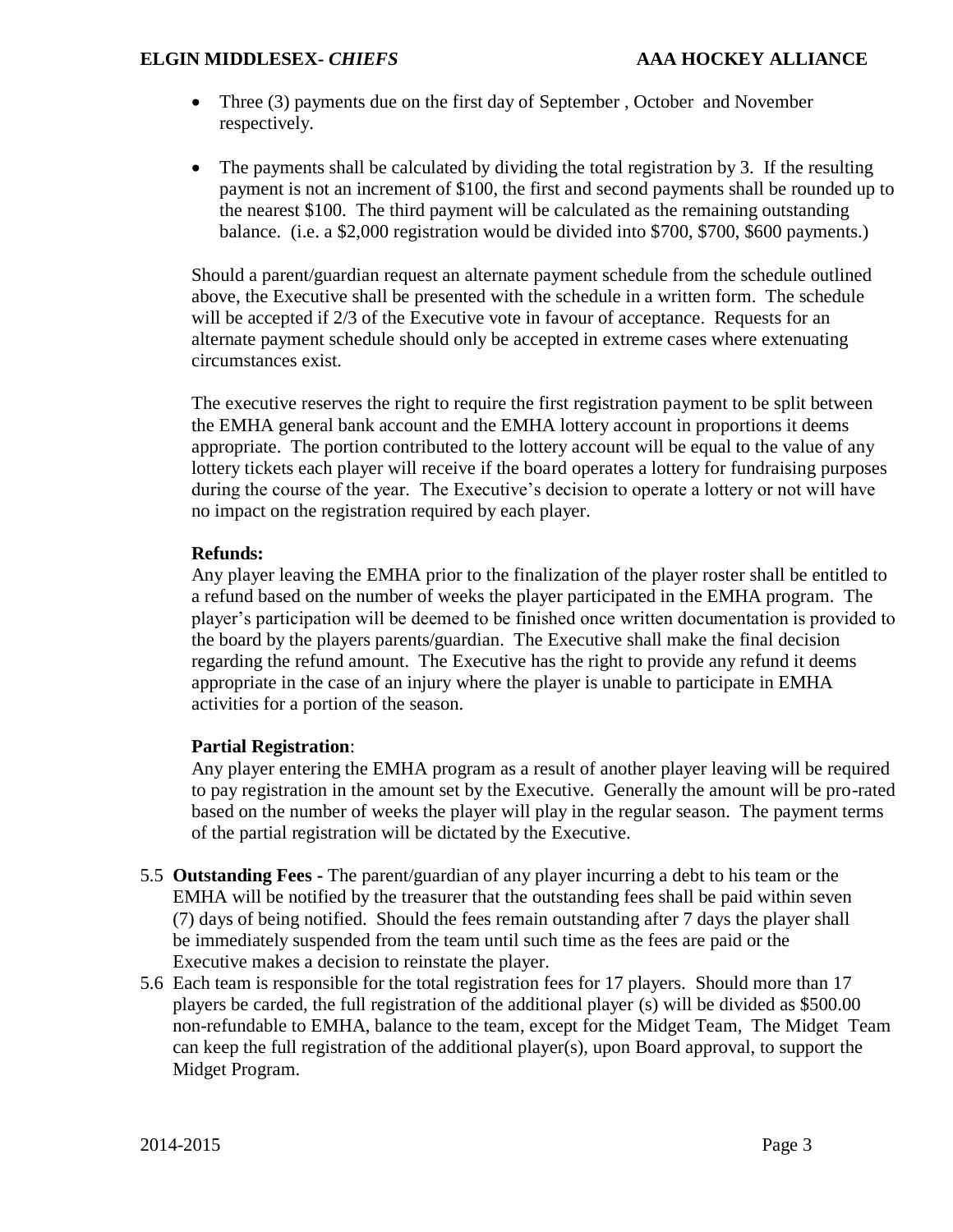- 5.7 In the event that the entry level or highest level teams cannot secure 17 players by September 15, that team's registration will be charged at full rate per player providing:
	- a) documentation is provided to the Board detailing why 17 players could not be secured; and
	- b) without tampering, these teams be expected to fill their team roster to at least 17 players, when additional players become available.
- 5.8 No player is to be carded after September 15, without prior written approval from the EMHA Board.
- 5.9 Any player incurring a debt to his team or the EMHA, on January 1 will be notified in writing that they will be taken off the team roster and released on January 10 unless a letter is sent to the Secretary or President indicating a reason for the non–payment with arrangements of payment outlined. This outline requires approval of the Executive by 2/3 votes.

# **ARTICLE 6 – COACHES**

- 6.1 Coaches will be required to submit an application to coach prior to the date as determined by the Board for the upcoming season as set out in the Policy Manual under Coaches Selection Committee #2.
- 6.2 Coaches Selection Committee will prepare a slate of coaches for the upcoming season for approval by the Board.
- 6.3 Successful applicants, once approved by the Board, will be notified in writing and by phone by the Vice President of Operations or Coach Mentor and will be required to give his/her acceptance/withdrawal in writing within 24 hours of being notified by phone. Unsuccessful applicants will be notified in writing. Copies of all letters sent shall be kept on file by the secretary.
- 6.4 Once coach has accepted the position of Head Coach for the upcoming season, the coach shall receive the Coaches Manual. At the start of the season, once the Manager has been selected he/she shall receive the Managers Manual.
- 6.5 Coach Mentor will meet with coaches and managers on a regular basis to listen to concerns and resolve any potential problems.

## **ARTICLE 7 – EQUIPMENT**

- 7.1 All teams shall carry a First Aid Kit supplied by EMHA to all home and away games and practices.
- 7.2 Water bottles, pucks and home/away jerseys will be provided to the teams from the EMHA.
- 7.3 All players who receive any EMHA equipment are responsible for the care and maintenance of same and must return it or replace it upon request.
- 7.4 All home and away sweaters are to be carried by the team staff or an assigned parent volunteer. At no time are the players to carry their own sweaters unless approved by the board.
- 7.5 Coaches and managers are responsible for returning to EMHA all equipment supplied at the season end as pre-arranged with the Equipment Manager.

# **ARTICLE 8 – TRYOUTS**

2014-2015 Page 4

.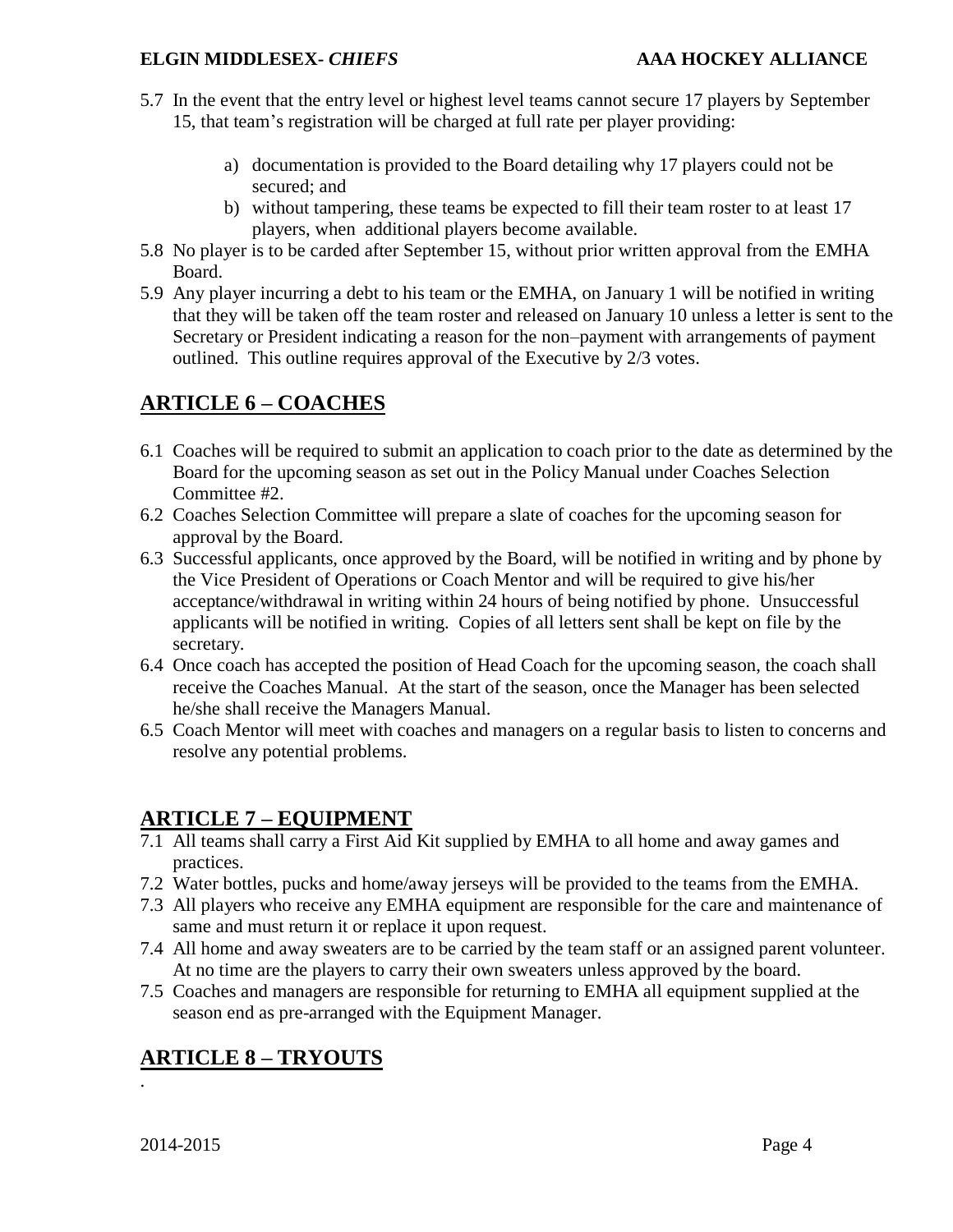- 8.1 Spring tryouts will be arranged by the Board of the EMHA. These tryouts will be run by the coaches. The coaches will use good discretion when selecting on-ice helpers, both parents and non-parents. Players may only be cut after the  $3<sup>rd</sup>$  scheduled tryout. Players may be signed at the conclusion of any tryout.
- 8.2 A set tryout fee will be charged in the Spring. This fee will be decided upon by the Board of the EMHA prior to tryouts commencing.
- 8.3 All players will pay the Spring tryout fee prior to being carded.
- 8.4 All players must attend the tryouts to be considered for a spot on an EMHA team. However, if a veteran Chief Player is recovering from an injury and cannot attend the tryouts or other situations arise, the player can be signed, but only with the consent of 2/3 of the EMHA Executive.
- 8.5 All players must register on EMHA registration forms.
- 8.6 All players must present proper forms as per the 'AAA' zone policy as set by MHAO.
- 8.7 No player will be allowed to skate until the aforementioned forms have been completed in full and the conditions of the EMHA tryout policy have been adhered to.

## **ARTICLE 9 – FUNDRAISING**

- 9.1 Any team under the jurisdiction of the EMHA may not undertake to raise any monies without the prior consent of the Board. **Procedure**: parent rep. to submit a Request for Team Fundraising Form to the EMHA Fundraiser Co-ordinator, who will then present at the next scheduled Board meeting for approval. Once approved the form will be returned to the parent rep. A \$200 bond check must be given to the EMHA prior to their team fundraiser event. An accounting of all fundraising must be submitted to the EMHA Treasurer within 14 days of the completion of the fundraising event as set out in the Policy Manual under Fundraising. Teams will be charged the \$200 plus \$50/week until it is submitted. Failure to comply, the teams will forfeit practice times until such fine is paid and lose their Team deposit.
- 9.2 No team or team representative shall solicit additional funds for apparel for the players or the coaching staff.
- 9.3 EMHA will strive to run fundraisers during the course of the season to attempt to keep costs to EMHA participants to a minimum. All EMHA members must participate in these various fundraisers.

# **ARTICLE 10 – BOND CHEQUE/TEAMS RESPONSIBILITIES**

- 10.1All Teams are to submit the following:
	- 1) Police Checks police checks in accordance with the current OHF/Alliance Policy must **be submitted to the Board by the following dates:**
	- 2) Head Coach First day of try-outs
	- 3) Bench Staff First board meeting in October
	- 4) Failure to submit police checks by the above noted dates may result in removal from the team at the Board's discretion.
	- 5) Code of Conducts signed by each player, parent and coaching staff due at lst Board meeting in October;
	- 6) Parent Rep and/or Alternate Parent Rep elected by membership by their respective EMHA teams and to attend all monthly Board meetings: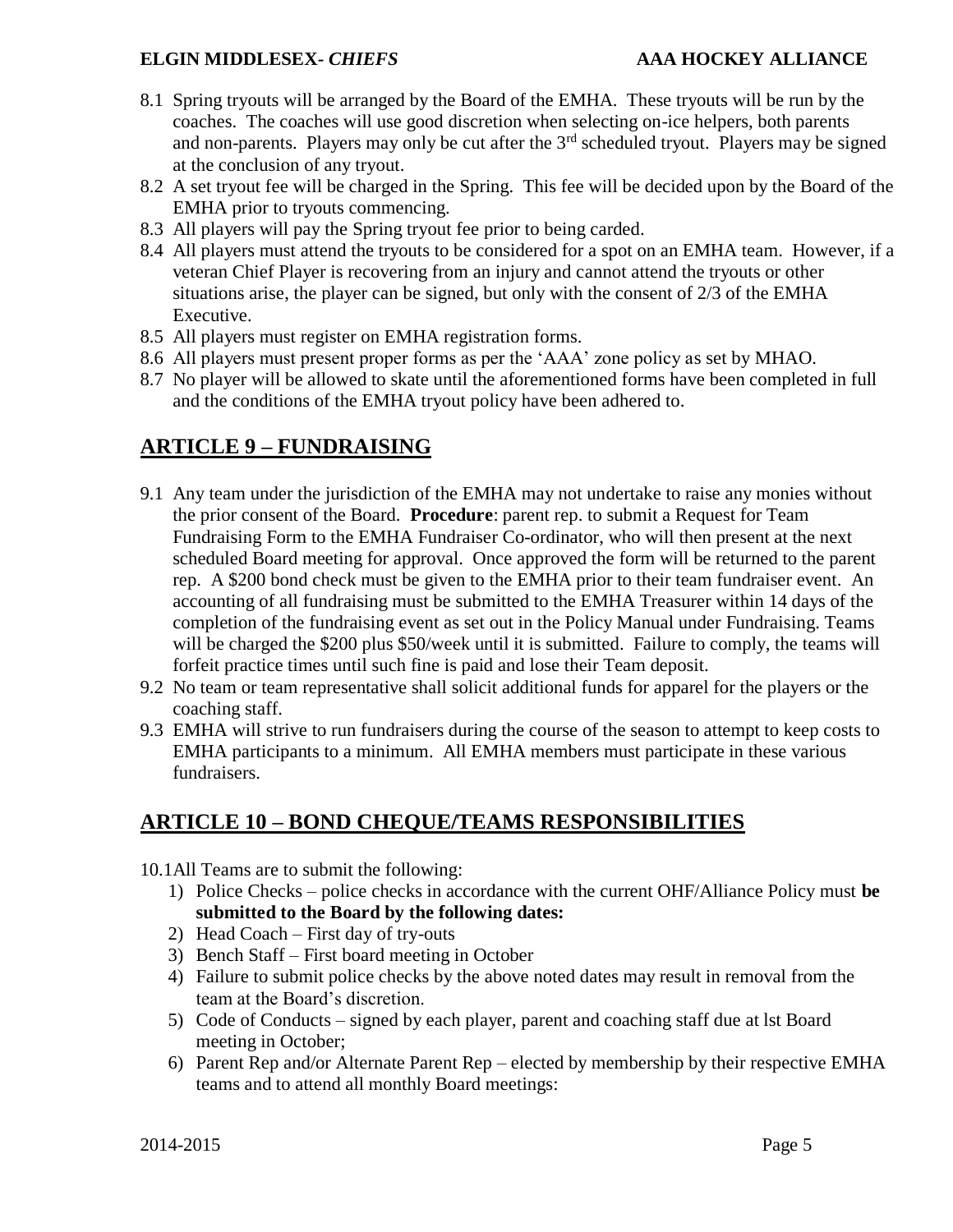- 7) Team Income Statement- to be submitted to the EMHA Treasurer monthly including a bank statement.
- 8) Bond Cheque in the amount of \$500.00 due at lst Board meeting. All teams complying with items #1 to #4 will be reimbursed their \$500.00 at the year-end banquet. Any team failing to comply with any items in #1 to #7 will forfeit their \$500.00 to EMHA.
- 9) A Team Budget must have 2/3 approval of their team and must submit the budget to the Board for approval at the 1<sup>st</sup> Board meeting in September.

## **ARTICLE 11 – SPONSORSHIP**

- 11.1 There will be no sponsorship bars attached to the player's sweaters. Teams will be responsible for sponsor advertisement through banners, player books etc. upon Board approval. All sweaters will have the players name bar affixed to the back of their sweater. The player's name bar shall be printed by EMHA at a cost set by the Board**.**
- 11.2 EMHA will attempt to find team sponsorship.

## **ARTICLE 12 – DISCIPLINE**

Protest and discipline of any team, coach, manager, trainer, player, parent or official connected with any team under the jurisdiction of the EMHA shall be reviewed by a discipline committee. This committee will be comprised of the Vice President of Operations and other members as selected by the Board. The recommendation of appropriate disciplinary action, made by the discipline committee shall be presented to the EMHA Board of Administration for discussion and subsequent majority vote.

- 12.1 Discipline for actions by parents or guardians shall be dealt with in isolation and shall not include suspension of the child or player of the parent or guardian except in extreme circumstances and only as a last resort.
- 12.2 Any issue arising from non-compliance with the Code of Conduct will be dealt with by the discipline committee.
- 12.3 Any issues not covered by the Code of Conduct must follow the EMHA complaint policy.
- 12.4 All of the above are subject to appeal process as defined under Article 25.

## **ARTICLE 13 – PLAYER MOVEMENT**

- 13.1 Player movement will be reviewed on an "exception" basis only.
- 13.2 The EMHA does not support the displacement of any divisions or subdivisions appropriate age player of equal talent.
- 13.3 The EMHA will attempt to card players at their appropriate age to maintain competitive teams and afford the opportunity for all players to tryout, compete and develop within their proper division or subdivision, at the 'AAA' category.
- 13.4 Coaches, their staff, and any EMHA official will not, under any circumstances, solicit movement from younger aged players. Advice, council or comments that encourage movement are prohibited. Simply refer interested parties to the EMHA Executive.
- 13.5 A player shall request to seek approval to play up one age group; such request must be received by the EMHA by April  $1<sup>st</sup>$  in the year the movement would occur. The player's statistics from the prior season must accompany the players request to the Executive.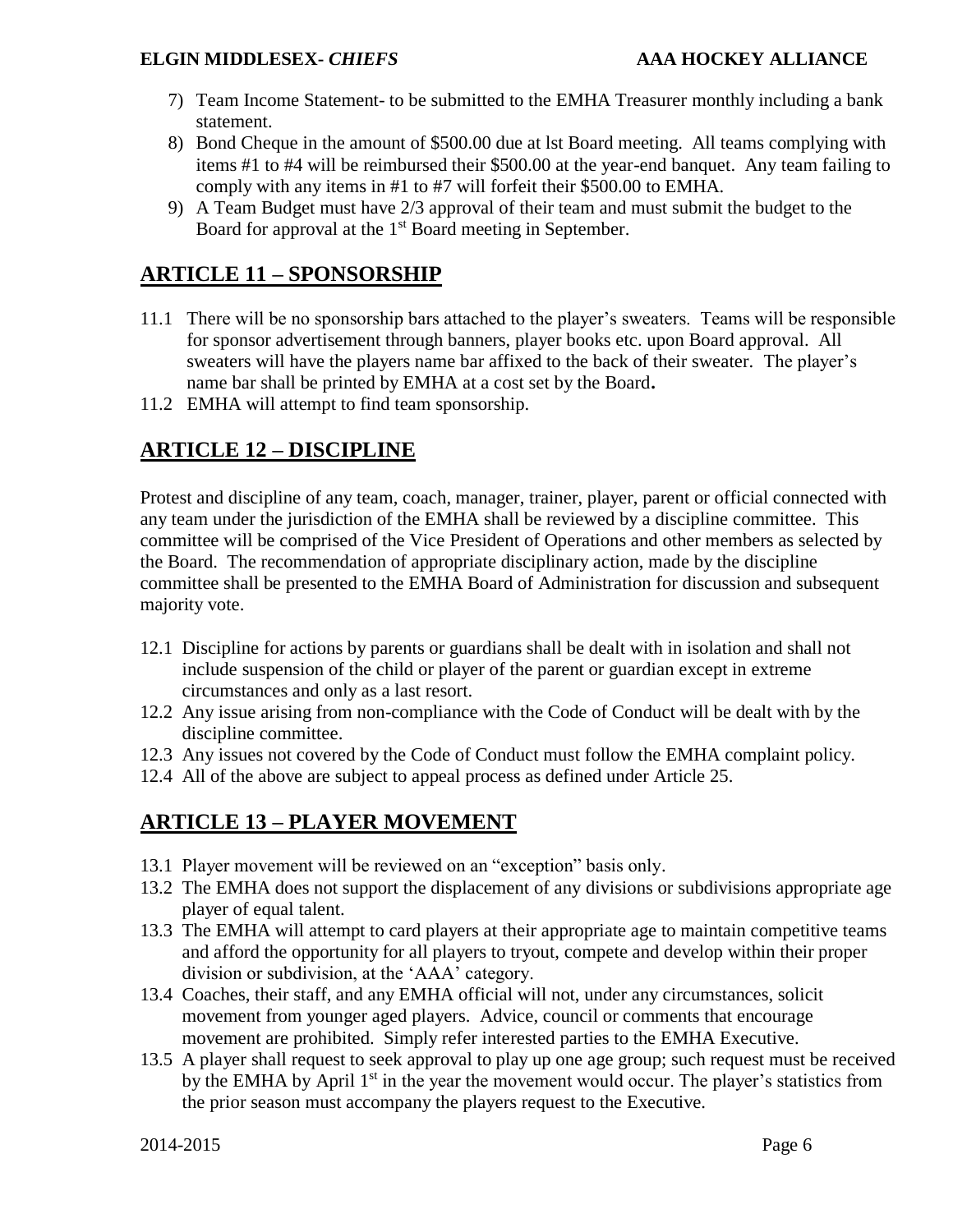- 13.6 **13.6** The EMHA Board may move players up one age group, at their discretion, to fill roster compliment.
- 13.7 If a Player is approved by the EMHA Executive to attend tryouts of a team one age group up, the Coach Mentor shall form an Evaluation Committee and bring forward the names for approval by the Executive.
- 13.8 The Evaluation Committee's mandate will be to observe the player at the tryouts and make a recommendation through the Coach Mentor to EMHA Executive. If the committee's recommendation is to allow the player to play up one age group the following criteria must have been met and agreed to by the committee:
	- 1) The player must be the top 3 forward or the top 2 defenceman or the top goalie in the tryouts of the upper age group.

# **ARTICLE 14 – ELIGIBLE HOME ZONE CENTRES**

- 14.1 There are 16 home centres from Elgin and Middlesex Counties that make up the EMHA zone. They are Lambeth, Mt. Brydges, Lucan, Aylmer, Ilderton, West Lorne, St. Thomas, Port Stanley, Dorchester, Strathroy, Belmont, Glencoe, CMO, Parkhill, Ingersoll and Thamesford and any other centres/areas as assigned by the MHAO.
- 14.2 The intent of the EMHA is to recruit and offer 'AAA' hockey to aspiring players from within the Elgin Middlesex zone. The Board will establish policies tailored to address any circumstances that may arise. Each team is allowed to sign up to a maximum of 3 out-of-zone players upon Board approval. An out-of-zone player can only be signed if he/she is substantially better than an in-zone player that will be displaced.

## **ARTICLE 15 – INSURANCE**

- 15.1 Player and Participant Insurance is provided through the MHAO.
- 15.2 This insurance provides for player and participants so long as they are involved in EMHA activities. This does not include summer teams.

### **ARTICLE 16 – GENERAL RULES**

- 16.1 Rules as set down by the CHA and MHAO shall govern all play.
- 16.2 Referees as appointed by the Ice Scheduler will officiate all league games.
- 16.3 Referees will be appointed by MHAO for playoff games and must be paid as per MHAO regulations plus mileage prior to games.
- 16.4 Coaches must convey to the appropriate Officer, all game sheets from their teams.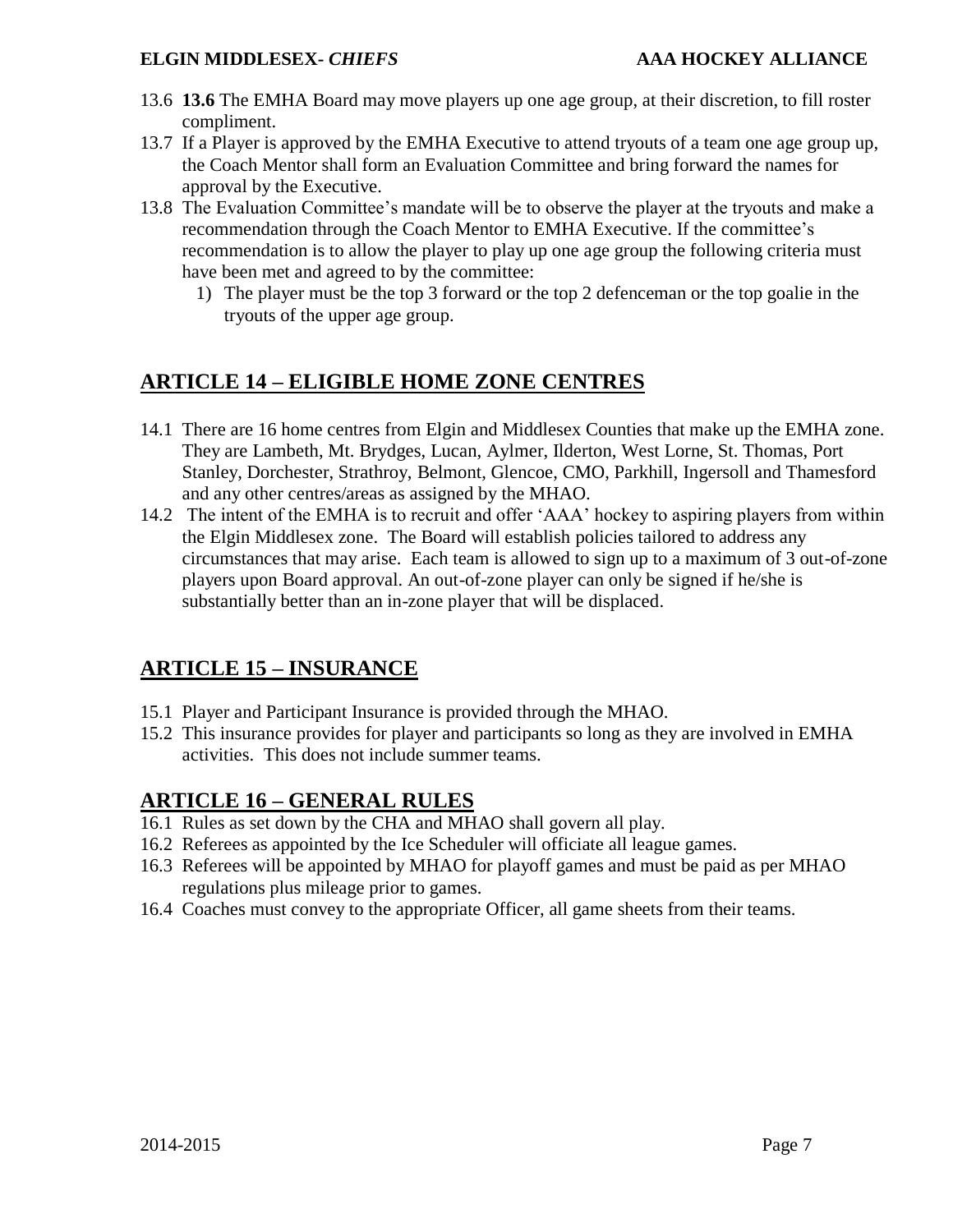#### **ARTICLE 17 – SUBSTANCE ABUSE**

17.1 Any performance enhancing drugs or consumption of alcoholic beverages or use of illicit drugs by a member of the team, the team management or its volunteers while involved with EMHA activities is prohibited. These matters will be strictly dealt with by the disciplinary committee of the EMHA.

### **ARTICLE 18 – RISK MANAGEMENT LIABILITY**

- 18.1 Risk Management is in keeping with guidelines limited the liability of all members of EMHA on insurance issues.
- 18.2 As per insurance, all players must be in complete equipment as stated by the MHAO rulebook. This is necessary at all on ice activities whether it be practice or play.

## **ARTICLE 19 – OUT-OF-ZONE PLAYERS**

- 19.1 EMHA allows for the use of out-of-zone players where the fielding of a team may be jeopardized by lack of players within the zone.
- 19.2 The EMHA directs coaches to select players within the zone first providing the players are of equal ability.

## **ARTICLE 20 – SIGNING A PLAYER**

- 20.1 EMHA registration form shall be completed prior to the player attending tryouts. Registration form to be kept on file by the EMHA Secretary. If requested by the Head Coach, he/she may be given a list of player's name and their home centre.
- 20.2 All teams are expected to card 17 players. Deviation from this requires approval from the Board of Administration.

# **ARTICLE 21 – RELEASING A CARDED PLAYER**

- 21.1 If a player/parent requests a release, they are to approach their Parent Rep. and proceed as per Complaint Policy.
- 21.2 If a coach contemplates releasing a carded player, he must contact the Vice President of Operations ASAP, BEFORE approaching the player or parent.
- 21.3 The Vice President of Operations shall appoint a committee to investigate and try to resolve the situation with the coach.
- 21.4 If the committee determines it is in the best interest of the player/the team/ the EMHA to release the player, such recommendation will be presented to the Board at an Emergency Meeting.
- 21.5 The release will be granted upon consent of 2/3 of the Board.
- 21.6 Details of a financial statement will be governed by Article 5.5 in the EMHA Rules  $\&$ Regulations.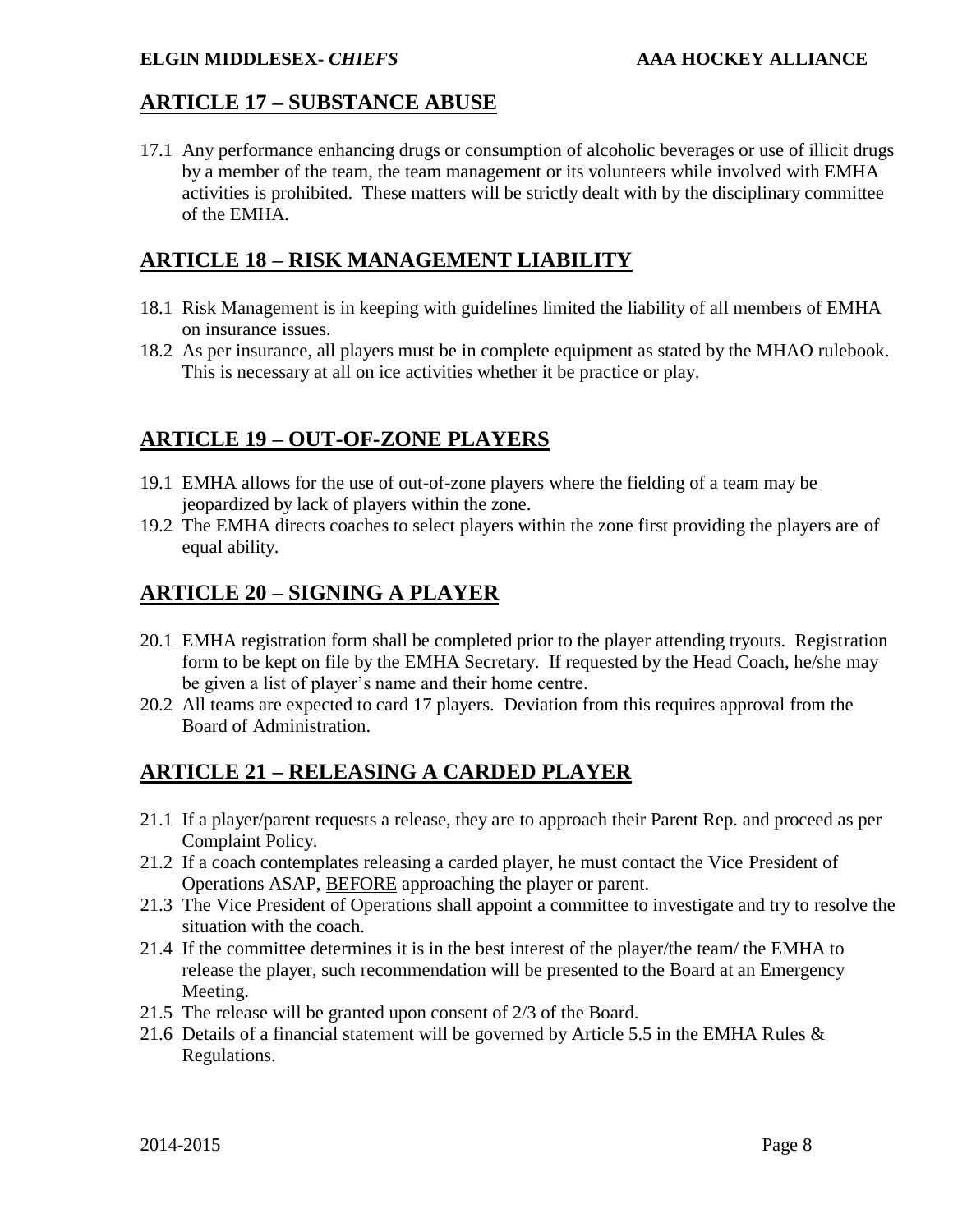21.7 The Vice President of Operations shall notify in writing all parties concerned, adhering to player releases, as set by the 'AAA' zone policy. Copies of all letters sent shall be kept on file by the secretary.

## **ARTI CLE 22 – WAIVER: FORM 1**

For the release of an EMHA zone player, to pursue a tryout/position on another 'AAA' zone centre. The requirements and restrictions, as set by the OHF must be maintained.

- 22.1 A Form 1 will not be considered until Spring tryouts.
- 22.2 Players requesting a Form 1 must attend Spring tryouts for assessment and pay the appropriate tryout fee.
- 22.3 After a child is cut by a coach he will approach the Vice President of Hockey operations for an F1 release. If a child wants a release before being cut he must discuss with his coach and the Vice President of Hockey operations will verify approval for release from coach.
- 22.4 The release will be granted upon consent of the appointed member(s) of the Executive. The EMHA Release Form will be completed and filed. Then the Form 1 will be issued to the player/parent.

# **ARTICLE 23 – INJURED PLAYER**

As per RISK MANAGEMENT, the following situation will be policed by each carded trainer as it pertains to their respective teams.

- 23.1 Any player leaving the ice due to any injury during team play and not returning during that session must have a doctor's note to return to on ice activities.
- 23.2 Any player that is injured and misses practice and/or games associated with their team must have a doctor's note to return to on ice activities.
- 23.3 All players on the ice must wear proper CAS approval and complete equipment.
- 23.4 When a player is injured the trainer must fill out a Hockey Canada Injury Report and submit it to the Board in a timely matter.

## **ARTICLE 24 – CODE OF CONDUCT**

In an effort to achieve a healthy hockey environment, the EMHA Code of Conduct shall be a contract signed between the membership and the Board of Administration stating that unbecoming behaviour will not be tolerated and violation will result in discipline. The Code of Conduct will be located in the EMHA Policy Manual.

## **ARTICLE 25 – ABUSE & HARASSMENT**

The EMHA will adopt and follow the OHF Abuse & Harassment Policies where applicable. This binder will be made available to any member upon request.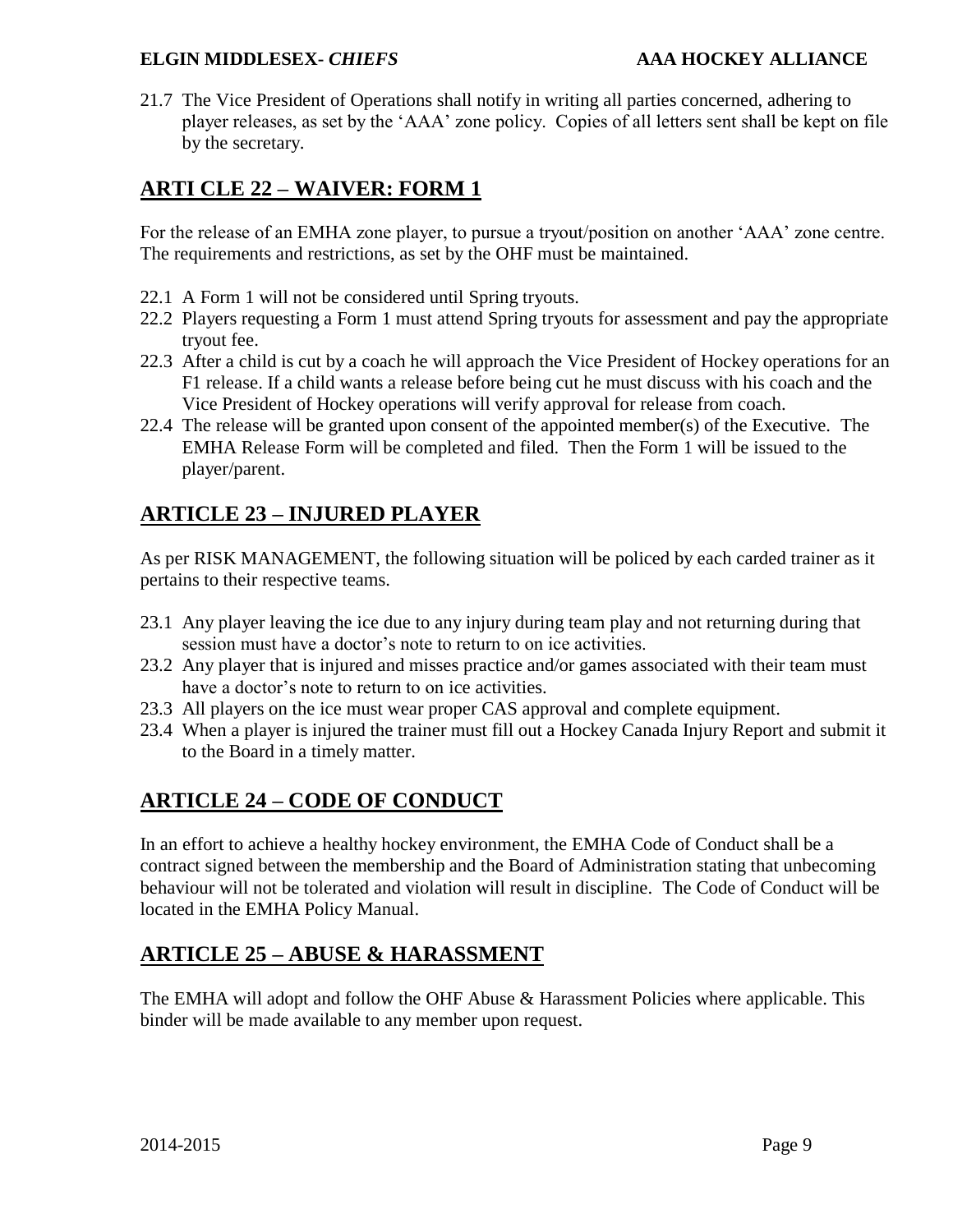# **ARTICLE 26 – APPEALS**

The EMHA Board of Administration shall appoint a Chair and 3 other persons from the EMHA membership, who do not sit on the EMHA Board or any EMHA committee, for an Appeal Committee. Where any member is absent or unable to perform their duties due to a conflict of interest, the Appeals Chair shall appoint a new member to fill the vacancy on a temporary basis. This committee shall hear and conclude with a ruling on all appeals arising from complaints, which have followed due process pertaining to EMHA Policy, Rules & Regulations and Constitution.

#### Rights of Appeal

Every member of the EMHA has a right of appeal against the decision or actions meted out to such member by the EMHA Board o Administration pertaining to complaints that have followed due process.

All appeals must be submitted in writing to the EMHA Chair within 7 days of receipt of written notice of decision from the EMHA designate.

The submission is to specify the decision/action being appealed, the grounds for appeal and the facts supporting the appeal. The submission is to deal strictly with the facts, outlining the original circumstances, the original decision, the result of the decision and where there is disagreement with the original decision. It is to be concise and to contain numbered paragraphs. The submission shall be accompanied by a \$150.00 fee returnable if the appeal is won.

Upon receipt of an appeal, the EMHA Chair will determine if the appeal has followed due process. In the case that due process has not been followed the EMHA Chair will notify the appellant of the proper procedure.

The EMHA Chair will notify the Appeals Committee Chair of appeals that are in order.

The Appeals Chair will notify the Appeals Committee and set a hearing date not more than 15 days from the submission date.

Once the hearing date is set, the Appeals Chair shall send written notice to all parties directly involved in the appeal. The notice shall include: date, time, place and the purpose of the hearing. It will also advise that if the appellant does not attend the hearing, the appeal may proceed in their absence and will void entitlement to any further notice of proceedings. Only persons directly involved at the time of the incident may be present at the hearing.

The appellant may call and examine witnesses, present arguments and submissions, conduct cross examinations of witnesses reasonably are required for a full and fair disclosure of facts given in evidence.

All persons appearing before this committee shall be given full opportunity to be heard. Each spokesperson shall be allowed to complete their submission/argument without interruption. At the conclusion of each spokesperson address, all eligible persons in attendance are entitled to ask questions through the Chair.

The appeals Committee may only allow new evidence at the hearing to be introduced if that evidence was not available to the appellant at the time of their original interview. Evidence that was available at the time, but was not introduced or new evidence to prove that such evidence was not reasonably available at the time of the interview.

In rendering a final decision, the Appeals Committee may conclude that:

- a) dismiss the appeal, then the original decision/action stands; or
- b) vary the decision decrease the suspension/action

- increase the suspension/action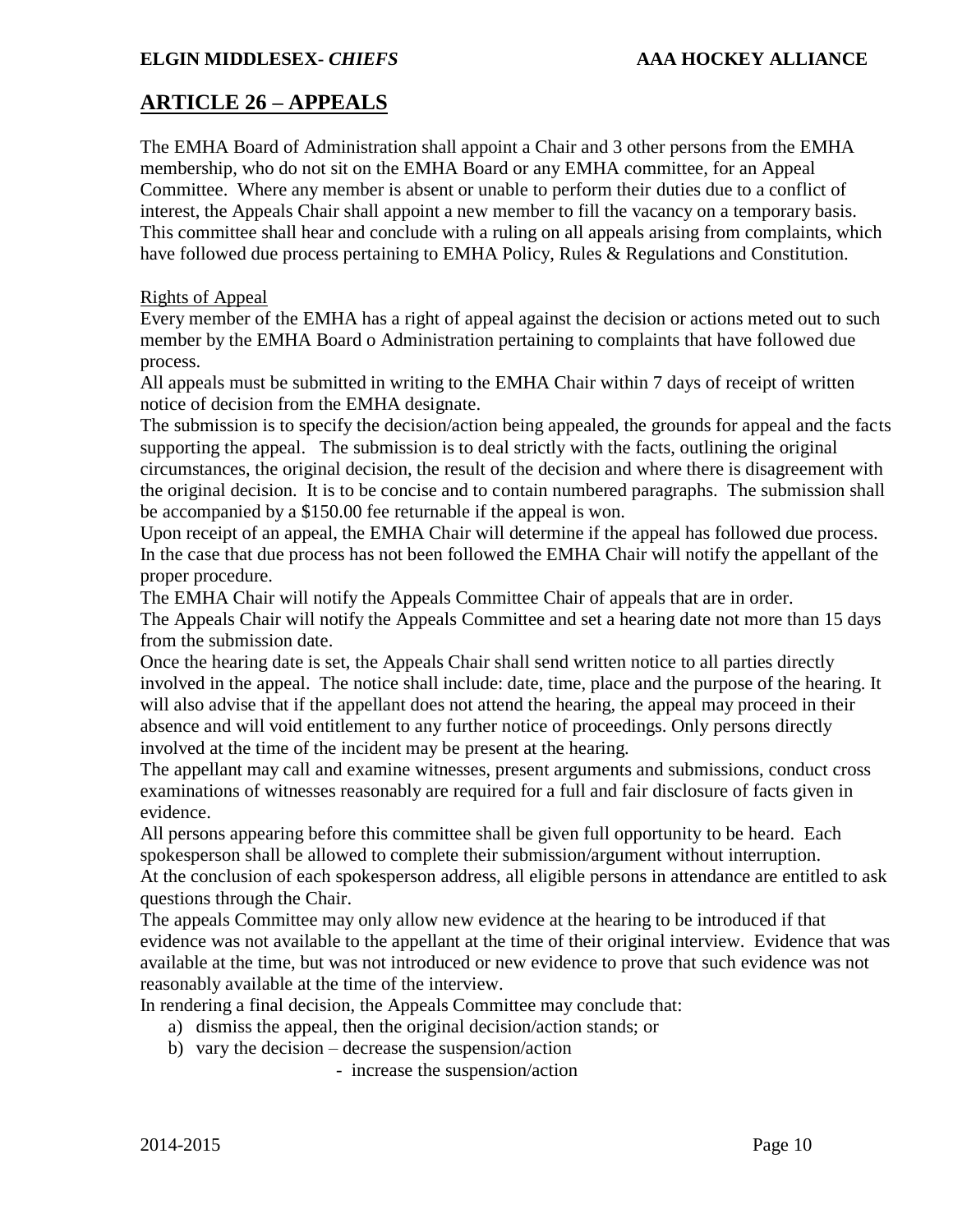The Chair of the Appeals Committee shall present an oral decision within 7 days of conclusion of the hearing, followed within 7 days by a written report, to the Appellant, the Complainant and the EMHA Chair.

#### **PASSED BY THE BOARD OF ADMINISTRATION AND SEALED WITH THE CORPORATE SEAL THIS \_\_\_ DAY OF \_\_\_\_\_\_\_\_\_\_ 2015.**

\_\_\_\_\_\_\_\_\_\_\_\_\_\_\_\_\_\_\_\_\_\_\_\_\_\_\_\_ \_\_\_\_\_\_\_\_\_\_\_\_\_\_\_\_\_\_\_\_\_\_\_\_\_\_\_\_\_

\_\_\_\_\_\_\_\_\_\_\_\_\_\_\_\_\_\_\_\_\_\_\_\_\_\_ \_\_\_\_\_\_\_\_\_\_\_\_\_\_\_\_\_\_\_\_\_\_\_\_\_\_\_\_\_\_

\_\_\_\_\_\_\_\_\_\_\_\_\_\_\_\_\_\_\_\_\_\_\_\_\_\_\_ \_\_\_\_\_\_\_\_\_\_\_\_\_\_\_\_\_\_\_\_\_\_\_\_\_\_\_\_\_\_\_

\_\_\_\_\_\_\_\_\_\_\_\_\_\_\_\_\_\_\_\_\_\_\_\_\_\_\_ \_\_\_\_\_\_\_\_\_\_\_\_\_\_\_\_\_\_\_\_\_\_\_\_\_\_\_\_\_\_

\_\_\_\_\_\_\_\_\_\_\_\_\_\_\_\_\_\_\_\_\_\_\_\_\_\_\_\_ \_\_\_\_\_\_\_\_\_\_\_\_\_\_\_\_\_\_\_\_\_\_\_\_\_\_\_\_

Randy McClinchy – Vice President Tim Geoffrey - Treasurer

Wendy Glover – Secretary Darren Murray - President

#### **RESOLVED THAT THE FOREGOING RULES & REGULATIONS ARE HEREBY ENACTED BY THE DIRECTORS OF THE CORPORATION, PURSUANT TO THE CORPORATIONS ACT AS EVIDENCE BY THE RESPECTIVE SIGNATURES HERETO OF ALL THE OFFICERS THIS 8th DAY OF August , 2011.**

Wendy Glover – Secretary Darren Murray - President

\_\_\_\_\_\_\_\_\_\_\_\_\_\_\_\_\_\_\_\_\_\_\_\_\_\_ \_\_\_\_\_\_\_\_\_\_\_\_\_\_\_\_\_\_\_\_\_\_\_\_\_\_\_\_\_\_\_

\_\_\_\_\_\_\_\_\_\_\_\_\_\_\_\_\_\_\_\_\_\_\_\_\_\_ \_\_\_\_\_\_\_\_\_\_\_\_\_\_\_\_\_\_\_\_\_\_\_\_\_\_\_\_\_\_

Lori Walcarius – Assistant Treasurer Sandy Philip - Registrar

Janice Oldham – Ice Scheduler Andrea Chisholm –Assistant Ice Scheduler

Brent Guest – Equipment Manager Craig Robinson – Web & Communications

Jason Clark – Coach Mentor James Alexander – Fundraising